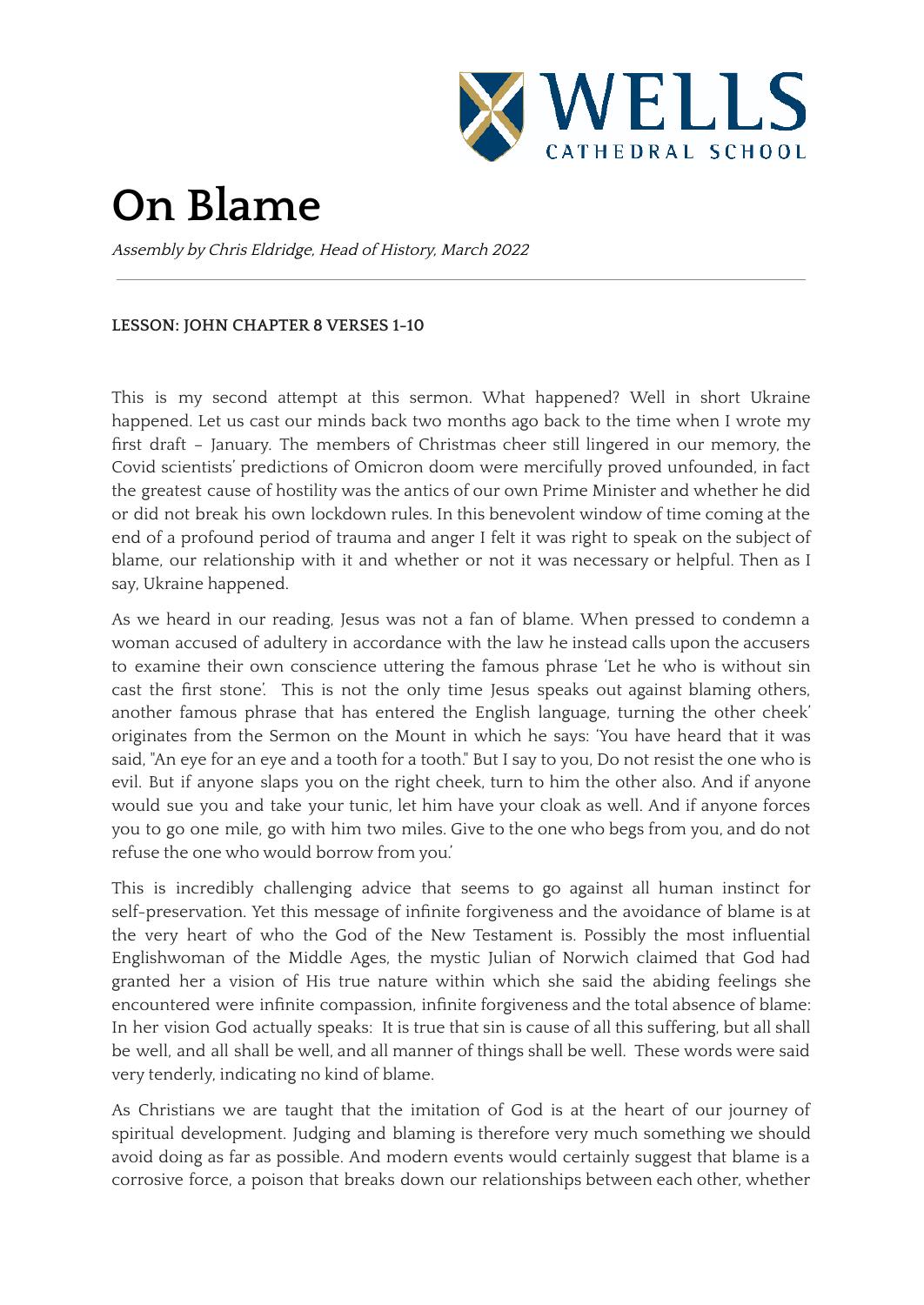they be in person and or electronically. A little less blame and a little more understanding would I think benefit a British society still dividing and sore from the divisions caused by Brexit, the same could be said of post-Trump America.

Where there is blame there is division and judgement. Blame leads to bigotry, the inability to empathise with, respect or even accept that another person has the right to a different view. And blame respects no political boundaries, consider media grabbing recent issues – Black Lives Matter, Extinction Rebellion, 'No Platforming' at universities and you can see bigots on both sides, trapped in a futile echo chamber of recrimination who see words like reconcile, compromise and discuss are seen as weakness. In this context, suddenly turning the other cheek and avoiding casting the first stone seem very wise words indeed.

Yet even so it takes an immense exercise of grace on a person's part not to blame, not to judge, particularly when the perceived slight is aimed at us individually. One of the things they tell us during teacher training is not to take things pupils say personally and at times it can be very hard indeed. But is so worth the effort, to shed blame is to cast aside a corrosive within that can eat a person up so much that eventually the cease to be a person at all, and instead simply become a portable vehicle of hate. It is in this extreme context that we should view the otherwise inexplicable behaviour of terrorists and violent criminals.

So far so good. But then, as I say Ukraine happened. And personally I do blame, I do judge. No amount of analysis or extenuating circumstances can erase the fact to me that Vladimir Putin made himself into a monster last month when he ordered a brutal invasion of another country. Not to blame in this context threatens to fall into the realm of moral relativism, the nihilistic philosophy that pretty much anything is justifiable given the right conditions and the correct moral standpoint. As Christians we simply cannot do this. Futile, indiscriminate slaughter of the sort we have seen in Ukraine over the past few weeks is a dreadful sin and not to blame nor seek to bring to justice those who have committed it would be an offence not only against God's justice but our common humanity.

So is there such a thing as good and bad blame? I think there is. Bad blame is futile and self-destructive, it is the act of judging someone either for something they cannot help doing or who they are, or judging them for disagreeing with you, or castigating them for genuine mistakes. Futile blame offers no opportunity for personal growth or justice. Good blame however, can be a righteous act if it seeks to offer learning and justice. At a low level it involves identifying something that a person has done wrong that can be corrected by different choices, but here as they tell us during teacher training you have to draw a distinction between the behaviour and the person committing it and focus on the former. But on a grander scale, in the face of prevent by catastrophe caused by human evil as we are seeing in Ukraine, blame needs to be apportioned – turning the other cheek is all very well when it's your own cheek but if it's somebody else's who is innocent and helpless I think more direct measures are needed. This blame is of course about justice as well as protection, but it is also about memory. What is going on in the Ukraine at the moment must not be forgotten and in the short term there must be a reckoning for those who unleashed unbridled violence against an innocent people.

But one day we must remember that the blame must stop. War produces deep traditions of